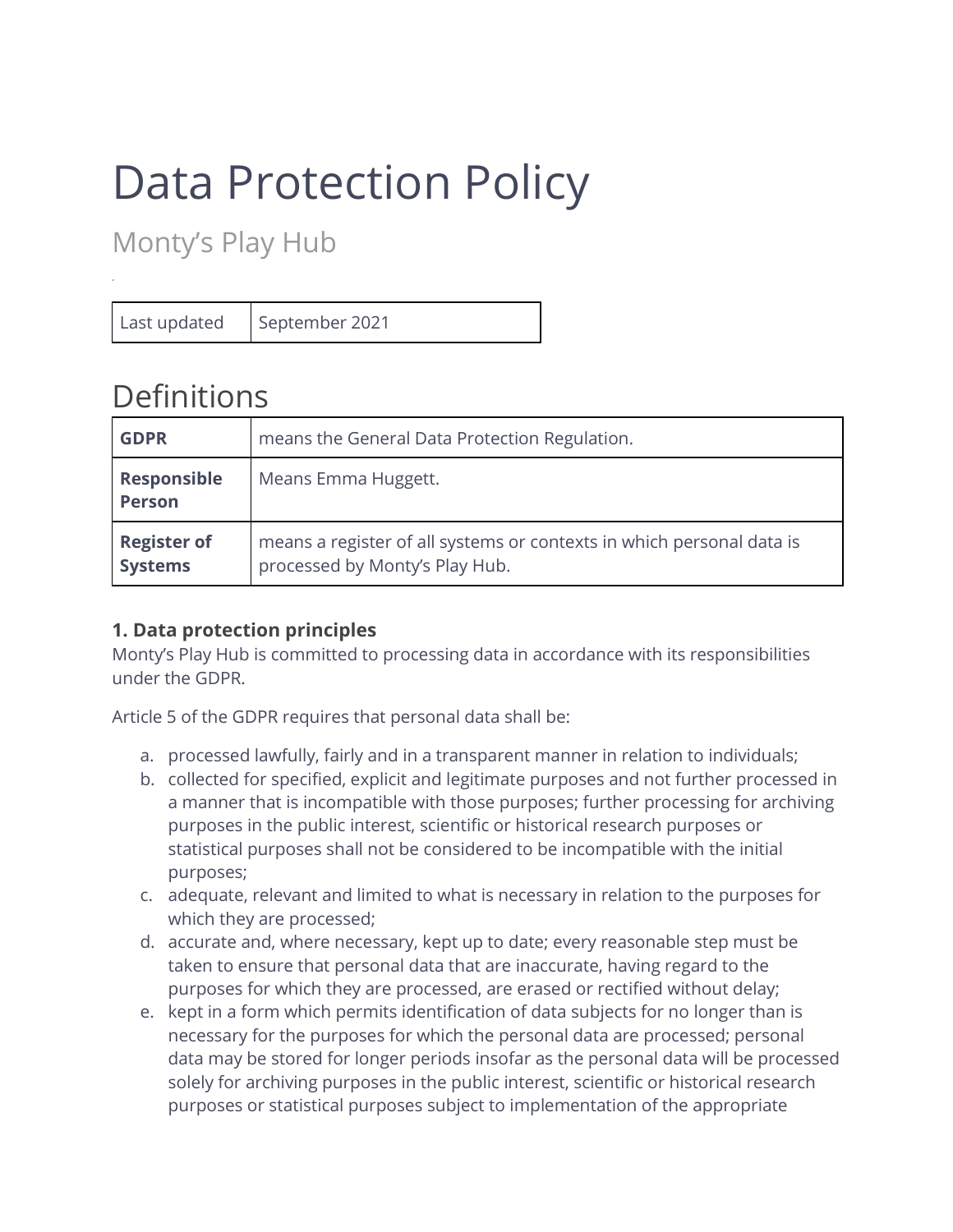technical and organisational measures required by the GDPR in order to safeguard the rights and freedoms of individuals; and

f. processed in a manner that ensures appropriate security of the personal data, including protection against unauthorised or unlawful processing and against accidental loss, destruction or damage, using appropriate technical or organisational measures."

#### **2. General provisions**

- a. This policy applies to all personal data processed by Monty's Play Hub.
- b. The Responsible Person shall take responsibility for Monty's Play Hub's ongoing compliance with this policy.
- c. This policy shall be reviewed at least annually.
- d. Monty's Play Hub shall register with the Information Commissioner's Office as an organisation that processes personal data.

#### **3. Lawful, fair and transparent processing**

- a. To ensure its processing of data is lawful, fair and transparent, Monty's Play Hub shall maintain a Register of Systems.
- b. The Register of Systems shall be reviewed at least annually.
- c. Individuals have the right to access their personal data and any such requests made to Monty's Play Hub shall be dealt with in a timely manner.

#### **4. Lawful purposes**

- a. All data processed by Monty's Play Hub must be done on one of the following lawful bases: consent, contract, legal obligation, vital interests, public task or legitimate interests [\(see ICO guidance for more information\)](https://ico.org.uk/for-organisations/guide-to-the-general-data-protection-regulation-gdpr/lawful-basis-for-processing/).
- b. Monty's Play Hub shall note the appropriate lawful basis in the Register of Systems.
- c. Where consent is relied upon as a lawful basis for processing data, evidence of optin consent shall be kept with the personal data.
- d. Where communications are sent to individuals based on their consent, the option for the individual to revoke their consent should be clearly available and systems should be in place to ensure such revocation is reflected accurately in Monty's Play Hub's systems.

#### **5. Data minimisation**

- a. Monty's Play Hub shall ensure that personal data are adequate, relevant and limited to what is necessary in relation to the purposes for which they are processed.
- b. Data stored on Google Forms, Mailerlite, Mailchimp and Bookwhen will be minimised to data that is only relevant to either software program.